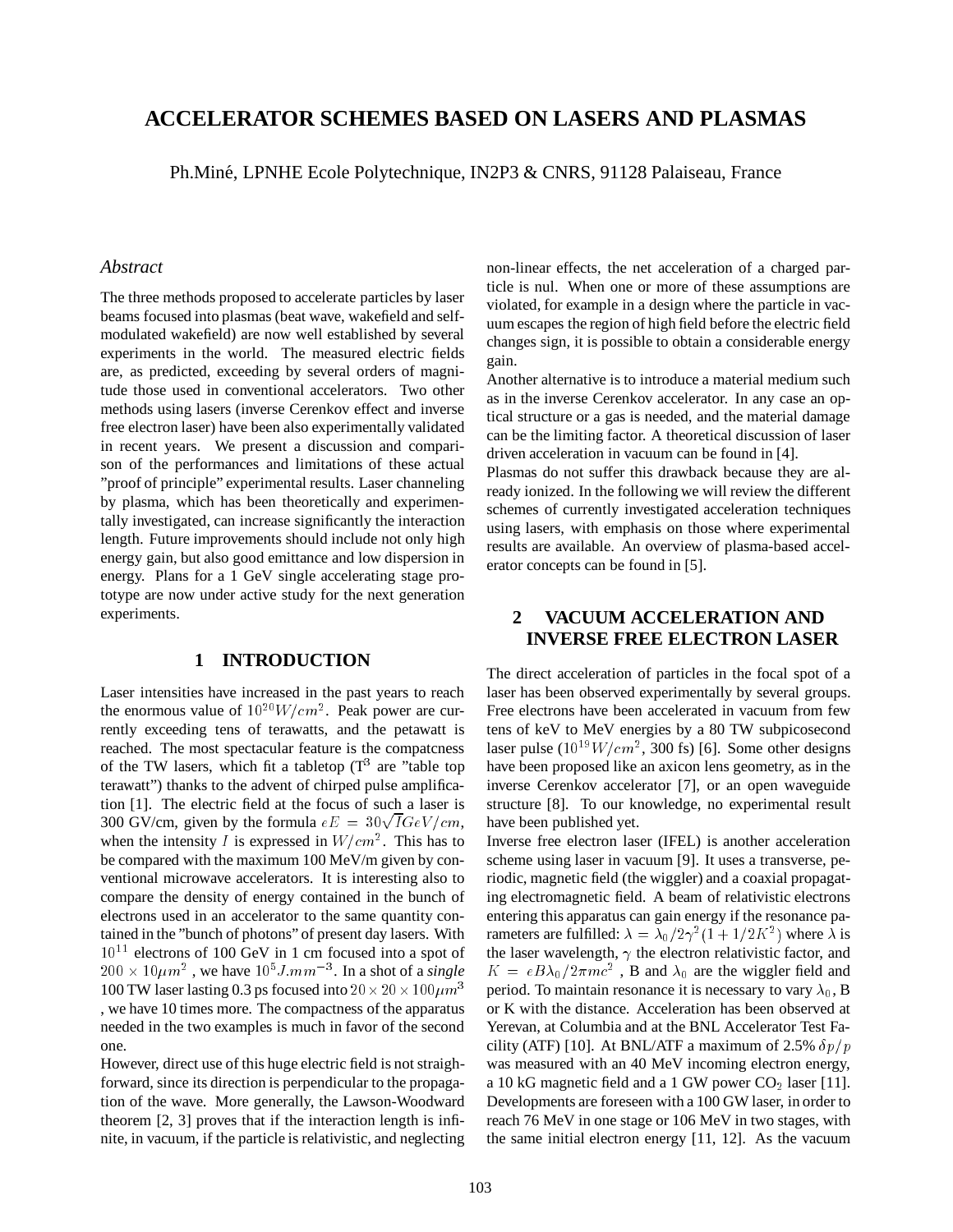acceleration in the focal spot of a laser, this scheme is difficult to scale at higher energies, due to synchrotron radiation associated with the electron trajectories in the wiggler.

## **3 INVERSE CERENKOV**

To obtain ultra-high energies, it is necessary to produce an electric field parallel to the propagation direction of the charged beam and to avoid phase slippage between the particles and the electromagnetic wave. In the inverse Cerenkov accelerator concept (ICA) a gas is used to slow the phase velocity of the laser light to enable matching the electron velocity. This condition is fulfilled by tilting the laser at the Cerenkov angle  $\theta = \cos^{-1}(1/n\beta)$ , where n is the refractive index of the gas and  $\beta$  is the electron velocity in units of c. Due to this angle, the particle feels a longitudinal electric field component  $E\sin(\theta)$ . The perpendicular component can be nearly canceled by using a radially-polarized laser focused by an axicon lens [13]. An ICA experiment has been performed at BNL/ATF using a 580 MW  $CO<sub>2</sub>$  laser focussed in hydrogen gas at two atmospheres. 40 MeV injected electrons were accelerated by 3.7 MeV over a 12 cm interaction distance, which corresponds to model predictions [14]. Future plans are to join efforts with the IFEL BNL/ATF group to use the IFEL as an injector of the ICA. The electrons will be prebunched by the first apparatus to fit the 300 ps laser pulse. An IFEL is a better prebuncher than an ICA because it does not suffer from scattering of the slow electrons by the gas molecules. On the other hand an ICA scales in energy more favorably because it does not suffer synchrotron radiation. In the present BNL/ICA experiment the accelerating gradient is 31 MeV/m, of the same order as in conventionnal accelerators. However when the laser power is increased the limitation of the ICA scheme due to the ionization of the gas will appear.

### **4 PLASMA BEAT WAVE**

### *4.1 Plasma acceleration*

In the seminal paper on plasma based accelerators by Tajima and Dawson [15], it is shown that intense laser pulses can generate large amplitude relativistic longitudinal plasma waves. A plasma has a natural oscillation frequency  $\omega_p = (4\pi n_0 e^2/m)^{1/2}$  where  $n_0$  is the electron density,  $m$  and  $e$  are the mass and the charge respectively. The ponderomotive force proportionnal to the gradient of the square of the electric field expels the plasma electrons from the regions where laser is more intense and triggers the plasma oscillation. This transfer of energy is efficient only if the laser pulse length is approximately equal to the plasma wavelength  $\lambda_p$ . The longitudinal electric field generated by the plasma electrons, assuming that the heavier ions are immobile, can be readily calculated by Gauss' theorem to be  $E(V/cm) \approx \epsilon \sqrt{n_0}(cm^{-3})$  where  $\epsilon$  is the amplitude of the wave  $\delta n_0/n_0$ . The phase velocity of the plasma wave  $v_{\phi}$  is equal to the group velocity  $v_{q}$  of the

laser in the plasma :  $v_{\phi} = v_g = (1 - \omega_p^2/\omega_0^2)^{1/2}$  where  $\omega_0$  is the laser frequency. A Lorentz factor is associated to the plasma wave  $\gamma = (1 - v_{\phi}^2/c^2)^{-1/2}$ . The maximum energy gain  $\Delta W$  of a charged particle injected parallel to the longitudinal wave is shown to be :  $\Delta W = 2\epsilon \gamma^2 mc^2$ .

### *4.2 Experimental beat wave results*

The plasma beat wave accelerator (PBWA) was the first method experimentally demonstrated, because it can be done with moderate intensity lasers. The modulation of the laser envelope is performed by the beating of two lasers with close frequencies  $\omega_1$  and  $\omega_2$ , such that the following relation is satisfied:  $\omega_1 - \omega_2 = \omega_p$ . This resonance condition is ensured by carefully tuning the density of the gas in which the plasma is produced. The first evidence of plasma waves generated by this method, detected by optical diagnostics, came from the UCLA group using a two frequencies  $CO<sub>2</sub>$  laser [16]. The same group injected 2 MeV electrons from a linac and succeeded to accelerate them up to 30 MeV [17, 18]. The corresponding gradient was 3 GV/m on a length of 1 cm. What was particularly significant about this experiment is it demonstrated that the electrons were trapped by the wave. A similar experiment was reported by N.A. Ebrahim, who accelerated 12.5 MeV injected electrons up to 29 MeV [19]. In this experiment the working gas was argon instead of hydrogen or deuterium, making the comparison somehow difficult. The Osaka group observed 10 MeV electrons with no injection, the particle being extracted from the thermal background [20]. However the existence of detected electrons with only one laser frequency in this experiment is not clearly interpreted. The Ecole Polytechnique group used a YAG laser delivering 1  $\mu$ m wavelength instead of 10  $\mu$ m in the other experiments. The electrons were injected at 3 MeV and accelerated to 4.5 MeV [21].

One theoretical limitation of the PBWA mechanism is that the plasma electrons become relativistic when the wave amplitude is high. Then the plasma frequency suffers a small red shift and the wave saturates after a time equal to  $8/\omega_p(2/3)^{1/3}(\alpha_1\alpha_2)^{-2/3}$ , where  $\alpha_{1,2}=eE_{1,2}/mc\omega_{1,2}$ is the normalized oscillatory velocity of the electrons in the laser fields  $E_{1,2}$ . This limit is reached by the UCLA group whose plasma wave amplitude is close to 30%. Other limitations appeared in the PBWA experiments, such as a mismatch of the Lorentz factor  $\gamma$  of the injected electrons with the plasma wave. The Ecole Polytechnique was also limited by the modulational instability due to the movement of the ions, the result of this effect being that the useful acceleration time is much shorter than the 100 ps effective duration of the laser pulse.

## **5 LASER WAKE FIELD**

The laser wake field accelerator (LWFA) is the simplest concept, where the plasma wave is excited by a single short laser pulse [15, 22, 23]. The optimum energy transfer is obtained when  $\omega_p \tau = 4\sqrt{\ln 2}$ , where  $\tau$  is the laser pulse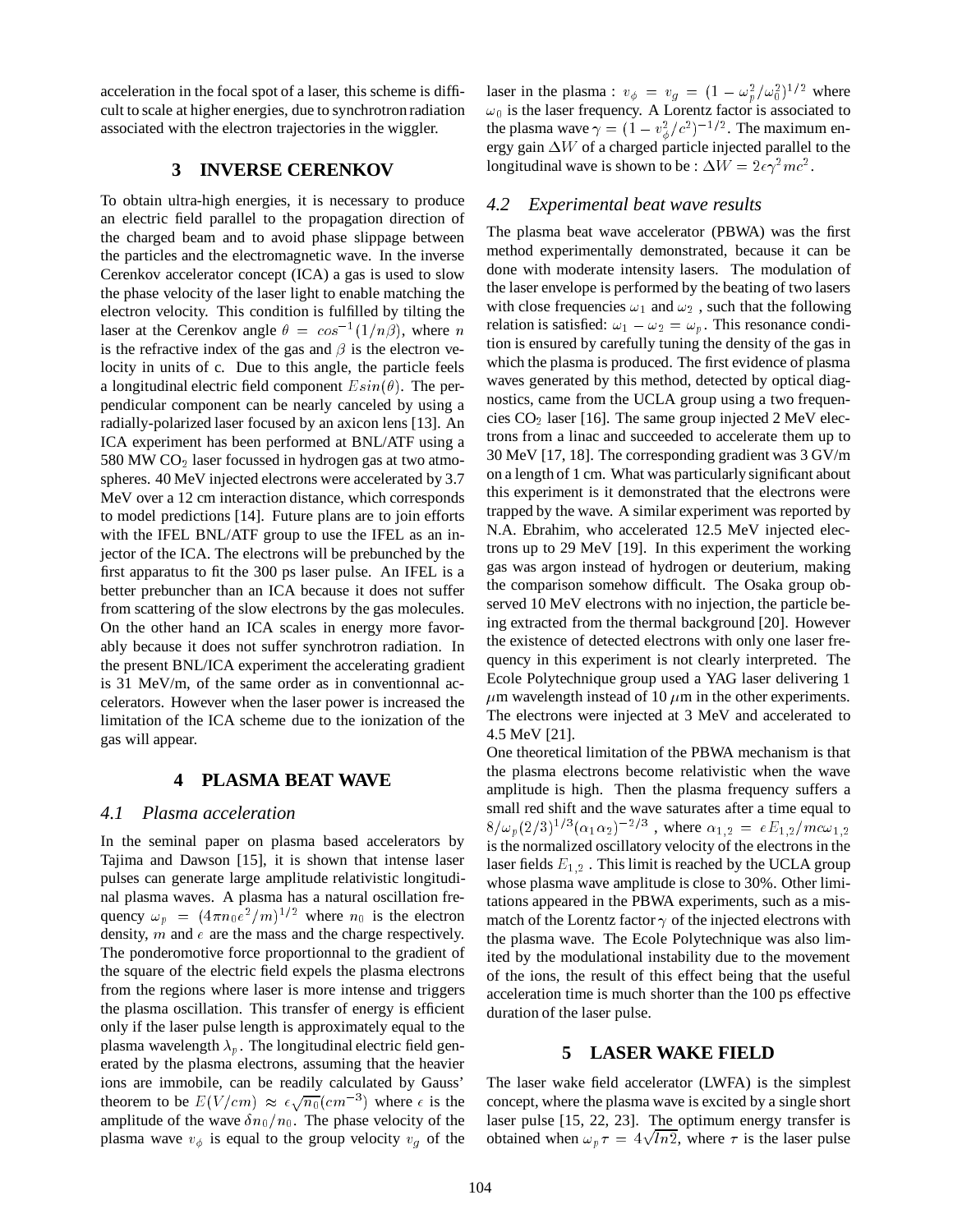duration at FWHM, but this resonance condition is much less stringent than for the PBWA. Moreover, LWFA is not affected by relativistic detuning, nor by modulational instability because the pulse is much shorter than the ion plasma period. Experimental demonstration of the effect had to wait for development of high brightness lasers in the TW domain. A subpicosecond pulse length was also necessary to accomodate the plasma frequency, for example  $\tau = 400$ fs corresponds to  $n_0 = 2.2 \times 10^{16} cm^{-3}$ .

The first evidence of the excitation came from optical diagnostics by two-pulse frequency-domain interferometry [24-26]. Accelerated electrons have been observed by the KEK/JAERI/Tokyo group up to 30 MeV [27], and even more recently to 250 MeV [28]. The Ecole Polytechnique group has observed electrons up to 4.5 MeV from a 3 MeV injected beam [29]. Signals higher than 7 MeV are also detected in this experiment but a detailed analysis shows that these electrons do not traverse metallic energy filters. Consequently they are faked accelerated electrons, and the favoured interpretation is that they are deflected by transverse fields and scattered by the walls of the vacuum chamber. Such an effect may explain the surprising high result in the KEK/JAERI/Tokyo data, not to mention the poor energy resolution of the detector in the upper part of the spectrum.

An important feature both of the PBWA and the LWFA is that the transverse electric field  $E_r$  may be stronger that the longitudinal one  $E_z$ , due to the small waist at focus. Particle in cell simulation [30] shows that it is a cause of saturation of  $E_z$ .

# **6 SELF-MODULATED LASER WAKE FIELD**

The easiest experimental route to accelerating electrons with laser-driven plasma wave is a modification of the laser wakefield concept, combining stimulated forward Raman scattering (FRS) and "sausaging" of the laser pulse envelope [31-34]. FRS describes the decay of a light wave at frequency  $\omega_0$  into two light waves at frequency  $\omega_0 \pm \omega_n$ and the plasma wave  $\omega_p$ . FRS was identified as an instability in earlier experiments [35], but with the advent of high intensity lasers opening the possibilty of LWFA, it became rapidly a new method of acceleration. The instability can grow from noise and the density perturbations cause local variation in the group velocity  $v_g = c(1 - \omega_p^2/\omega_0^2)^{1/2}$  of the laser wave. As a result, light that propagates near a density maximum (minimum) slows down (speed up) and the laser energy is bunched longitudinally. This self-modulation forms a train of pulses with approximately  $\pi c/\omega_p$  separation, which act as individual short pulses to drive the plasma wave. In order that the FRS can grow, the plasma density must be chosen to be much larger than for the standard LWFA.

Typically this method of self-modulated laser wake field accelerator (SMLWFA) uses a few TW of laser power in a sub-picosecond pulse, and a dense plasma of the order of

 $10^{19}$ cm<sup>-3</sup>. To avoid ionization-induced refraction which is especially troublesome at high densities, a supersonic gas jet is mandatory in order to limit the amount of matter traversed. Under these conditions it is not necessary to inject relativistic particles, the background electrons from the plasma itself being efficiently accelerated, so that many groups have been able during recent years to perform this type of experiments.

The first demonstration came from a LLNL/UCLA collaboration [36] who observed 2 MeV electrons with a 5 TW laser in correlation with the detection of FRS. Nakajima et al. [37], using a 3 TW Nd:glass laser directed on high density helium, detected no electrons from background gas but accelerated to 17 MeV when 1 MeV were injected. With the highest powerful Vulcan 25 TW laser at Rutherford Appleton Laboratory, a group of Imperial College/UCLA/LLNL/Ecole Polytechnique was able to reach 44 MeV, at the limit of their electron spectrometer [38], and later 100 MeV [39]. At the University of Michigan a flux of electrons was observed and angularly resolved [40]. The measurements suggest that the electron spectrum is rougly independant of direction. Another experiment was performed at NRL with a 2.5 TW laser, background electrons being accelerated to 30 MeV [41]. The same group studied the temporal evolution of the wakefield by an optical diagnostic (coherent Thomson scattering) [42]. A similar characterization was done by a Michigan-Texas collaboration [43], who observed later accelerated electrons to 2 MeV [40]. Both team found time scales around 2 ps, consistent with the FRS theory.

### **7 PLASMA CHANNELING**

The acceleration length is normally limited by twice the Rayleigh length  $L_R = \pi \sigma_0^2 / \lambda$ , where  $\sigma_0$  is the spot radius and  $\lambda$  the laser wavelength. This is the distance over which the energy is concentrated in the longitudinal direction. A typical value for a spot size is 10  $\mu$ m, defined by diffraction at the focus of the optical system. With the wavelength of 1  $\mu$ m of a Nd: glass laser, this corresponds to  $2L_R \simeq 0.6$ mm. This limitation is challenged by the attractive property of a plasma consisting in the possibility to extend the acceleration length by channeling the laser pulse over distances much larger than  $2L_R$ .

When a laser propagates through a plasma, the index of refraction is  $n = (1 - \omega_n^2 / \omega_0^2)^{1/2}$ . For high laser power, the index varies with the radius, since  $\omega_p$  changes with the relativistic mass factor of the plasma electrons. Under these conditions, the plasma acts like a positive lens and focuses the beam (relativistic self-focusing). It has been shown [44] that this effect takes place if the laser power exceeds a threshold given by  $P_c = 16.2 \omega_0^2 / \omega_p^2$  GW. This condition is easily satisfied for many experiments using short pulse lasers described in the previous paragraphs. The effect was observed in a gas chamber [45] and with a gas jet [46]. Chiron et al. [47] calculated relativistic self-guiding over five Rayleigh lengths. The Michigan group [40] found that the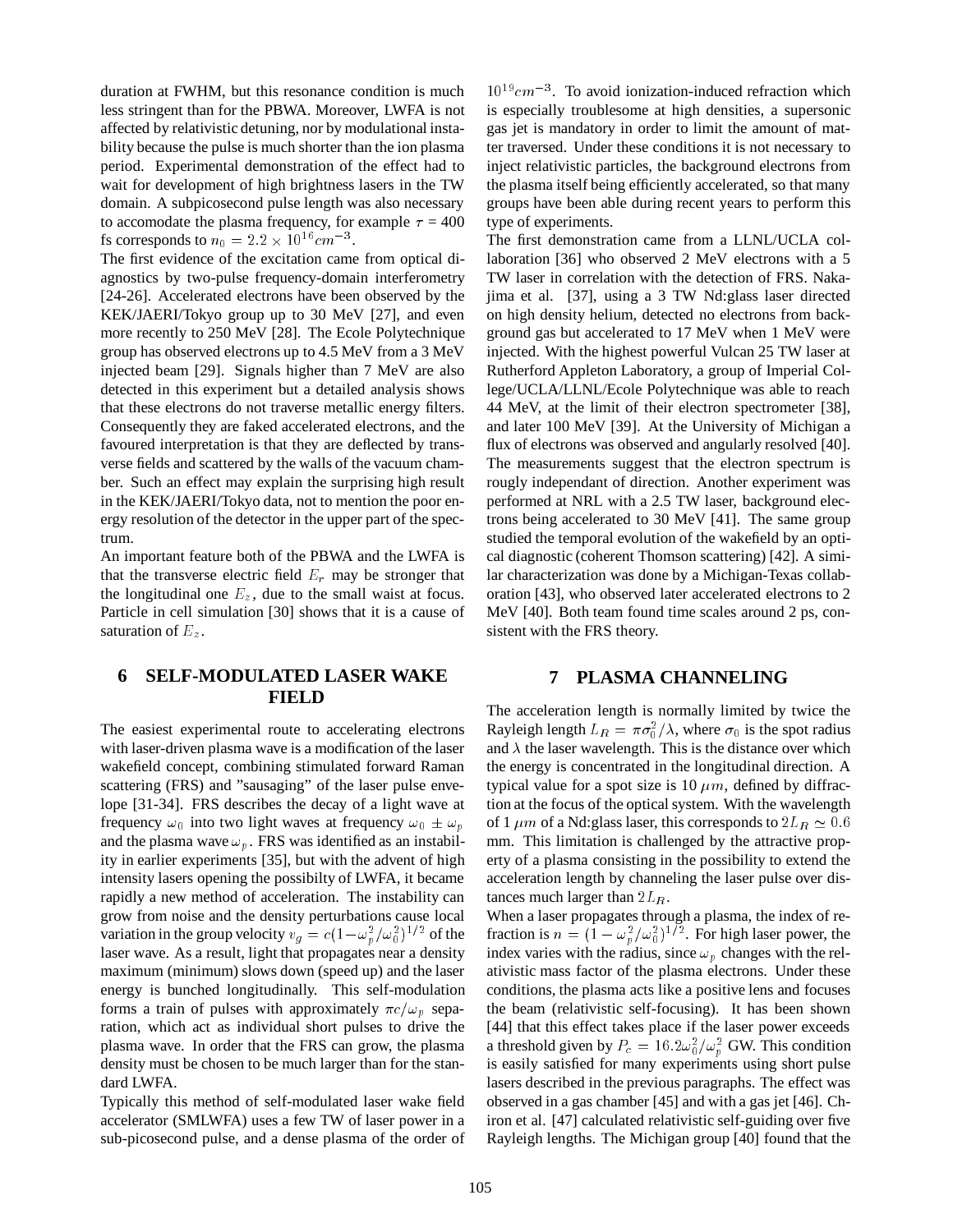laser was channeled over four times  $L_R$ , limited by the size of their gas jet. They found also that the self guiding increases the electron energy and decreases the angular emittance. In another experiment they measured the plasma density distribution by optical interferometry and by guiding a trailing pulse [48]. The NRL group [49] reported an intense trailing pulse guided for about 20 Rayleigh lengths. In a recent analysis, the Imperial College/UCLA/LULI collaboration observed that relativistically propagating plasma waves are excited over the entire length of the channel, up to 12  $L_R$  [50].

Alternative methods have been experimentally demonstrated. The most impressive result was obtained by hydrodynamic expansion of a preformed plasma, the laser light being channeled up to 3 cm, exceeding 90  $L_R$  [51]. In this experiment a two laser pulse technique was used, an axicon lens bringing the channel-forming pulse from the side, with the light injected longitudinally into this channel. The Ecole Polytechnique group measured the temporal evolution of an electron density channel created by a low intensity laser [52]. A subsequent high intensity pulse was guided by the 2.5 mm long plasma. In other experiments light intensities up to  $10^{16}W/cm^2$  have been guided using glass capillary waveguides in vacuum [53] or a plasma generated by a discharge [54].

# **8 PROSPECTS FOR NEXT GENERATION ACCELERATORS**

## *8.1 Vacuum, IFEL and ICA*

The direct acceleration of electrons in vacuum is limited by electron slippage, because the phase velocity of the light is always higher than the velocity of the particles. The only way to increase the output energy would be to increase the laser power. However the very short acceleration length is a drawback to obtain ultra-high energies, due to synchrotron radiation losses. This very simple concept could be attractive to make very compact 100 MeV accelerators useful for many applications.

IFEL does not suffer the limitation due to electron slippage, but it is even proner to synchrotron radiation during the non-linear trajectories of the electrons. Its use is considered only as a preinjector, delivering high quality bunches for next accelerator stages.

The ICA scheme can in principle be scaled to any energy. It is even more favorable to accelerate already ultrarelativistic electrons because the effect of scattering by gas is less important. A 100 MeV, 30 cm long demonstration experiment in one stage is proposed [55]. It requires an accelerating gradient of 370 MeV/m, which is possible with a 250 GW laser, although it is a tenfold increase relative to the actual experimental result. In the same reference a conceptual design of a 1 TeV linac is presented, on the basis of  $10^{10}$  electrons per bunch. 100 laser amplifiers synchronised by the same laser signal, each one giving 50 TW pulses at 0.5 ps, deliver 1.6 kJ to the particle beam, corresponding to 50 TW pulses at 0.5 ps. The gradient is 10 GeV/m and the total accelerating length is 100 m, not including the extra space between stages.

### *8.2 Single stage plasma accelerator*

Considering the past two decades, it is clear that the proof of principle of acceleration by lasers and plasmas is now well established by various and independant groups, for the three schemes, beat wave, wakefield and self-modulated wakefield. The interest has now shifted towards the construction of more realistic devices and the "1 GeV prototype" seems to be the common goal of experimentalists. This is within reach, as far as SMLWFA is concerned, provided the laser power and the gas jet length are slightly increased. The PBWA suffers from its long pulse duration, so that the modulational instability has time to develop and to destroy the accelerating electron plasma wave. This problem could be overcommed by a intermediate scheme between PBWA and LWFA, where two frequencies bring the advantage of several pulses resonant with  $\omega_p$  inside an envelope few ps long, made by chirped pulse amplification. A 1 GeV LWFA prototype is nevertheless feasible with the actual technology (25 J in 120 fs) as long as the acceleration length is made long enough, of the order of 16 mm [56]. This places conditions on the focal length to be  $\simeq$  5 m and on the electron injection energy to be  $> 15$  MeV. The considerable progress made during the past years in plasma channeling experiments enables to think of a 1 GeV accelerator with smaller and cheaper lasers. Repetition rates higher than 10 Hz, which are not accessible to high energy lasers, could be routinely obtained, for a variety of applications.

## *8.3 Multi-stage plasma accelerator*

A multi-stage concept is mandatory to reach multi-TeV final energy. With the LWFA or PBWA it is possible to adjust the timing of each individual laser amplifier by standard optical techniques. This is probably not the case in the SMLWFA, since the bunching is created by an instability growing in the plasma itself. Moreover, the density of the gas used in this method, two orders of magnitude higher than in the others, causes diffusion of the accelerated particles. On the other hand, an attractive characteristics of SMLWFA is that no extra source of electrons is needed for injection. It may become soon a very attractive way to built intense and cheap sources of electrons or gamma rays in the range of several hundred MeV for industry, medecine or academic research.

Future experiments in high energy physics demand linear colliders with pulses of  $10^{11}$  particles in the TeV range. The beam quality, high intensity and low emittance, is also a fundamental parameter to ensure usable luminosities. The challenge for lasers and plasma based accelerators is tremendous but conceptual designs have been worked out by many researchers, triggered by the experimental demonstration that accelerating gradients are far higher than in the